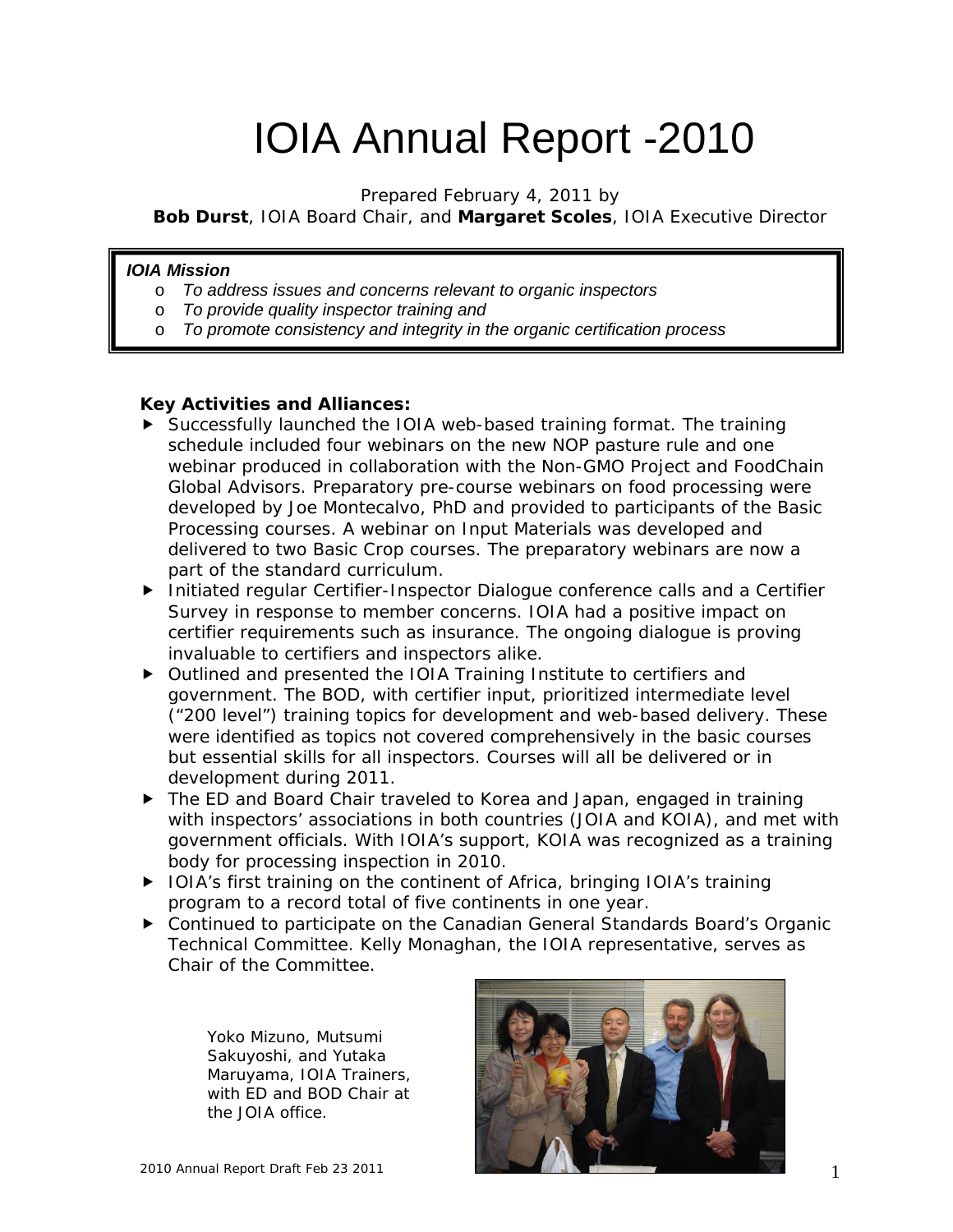- Participated in All Things Organic™, Natural Products Expo East and Expo West in the U.S., and Guelph Organic Conference in Canada.
- Continued support of OTA, IFOAM, OMRI, COG, Green America, and MT Nonprofit Association through memberships and subscriptions.
- Quarterly newsletter, annual Membership Directory, IOIA Forums (English language, Spanish language, and Canadian members), member discounts. The newsletter and the IOIA Forum – an internet list-serve providing an essential communication tool for current issues are frequently cited as most valuable member services. The Mini Membership Directory was included with Issue #1 of the newsletter each year.
- ▶ The Organic Standard electronic international newsletter from Grolink AB for a nominal fee (based on IOIA as the primary subscriber).

### **Training**

 IOIA training continues to increase in value and global recognition. IOIA again expanded both global reach and the diversity of types of training and languages. A downturn in trainings in 2009 had resulted from the global economic slump, but cosponsor-managed trainings rebounded stronger than ever in 2010. And the webinar format greatly increased access to IOIA training. Compared to last year (499 people trained in 30 events), IOIA trained more people on more continents and in more languages than ever before (607 in 35 events). The increase was largely due to webinars, more live advanced trainings, and a major increase in Crop/Farm Inspection Trainings. Crop/Farm training, the course in greatest demand globally, was up from six events to 16! Languages included English, Spanish, French, Japanese, and Korean.

 IOIA's webinar training program serves as the vehicle for implementing the IOIA Training Institute. The Training Institute includes two programs where IOIA has a long history -- in-person basic inspection training and advanced or specialty topics both in-person and webinar format. These were dubbed "100 level" and "300 level" respectively. Additionally, now included is a critical new area of training, those topics not covered comprehensively in the basic courses but still essential skills for all inspectors. An important first step toward a meaningful accreditation program and the Institute was identifying those key areas where all inspectors need continuing education after beginning inspection



work. In March 2010, the Board identified several topics for these "200 level" inspection courses. A timely and urgent topic was identified as training to the new USDA National Program Final Pasture Rule. The next step was to design and deliver a high quality webinar product. Sarah Flack and Garry Lean, IOIA inspector members and trainers, worked together to create and deliver the pasture webinars. IOIA's first webinar with paid registration

was delivered June 2. The pasture webinars included a substantial pre-course reading assignment with associated resources, pre-course assignment, in-course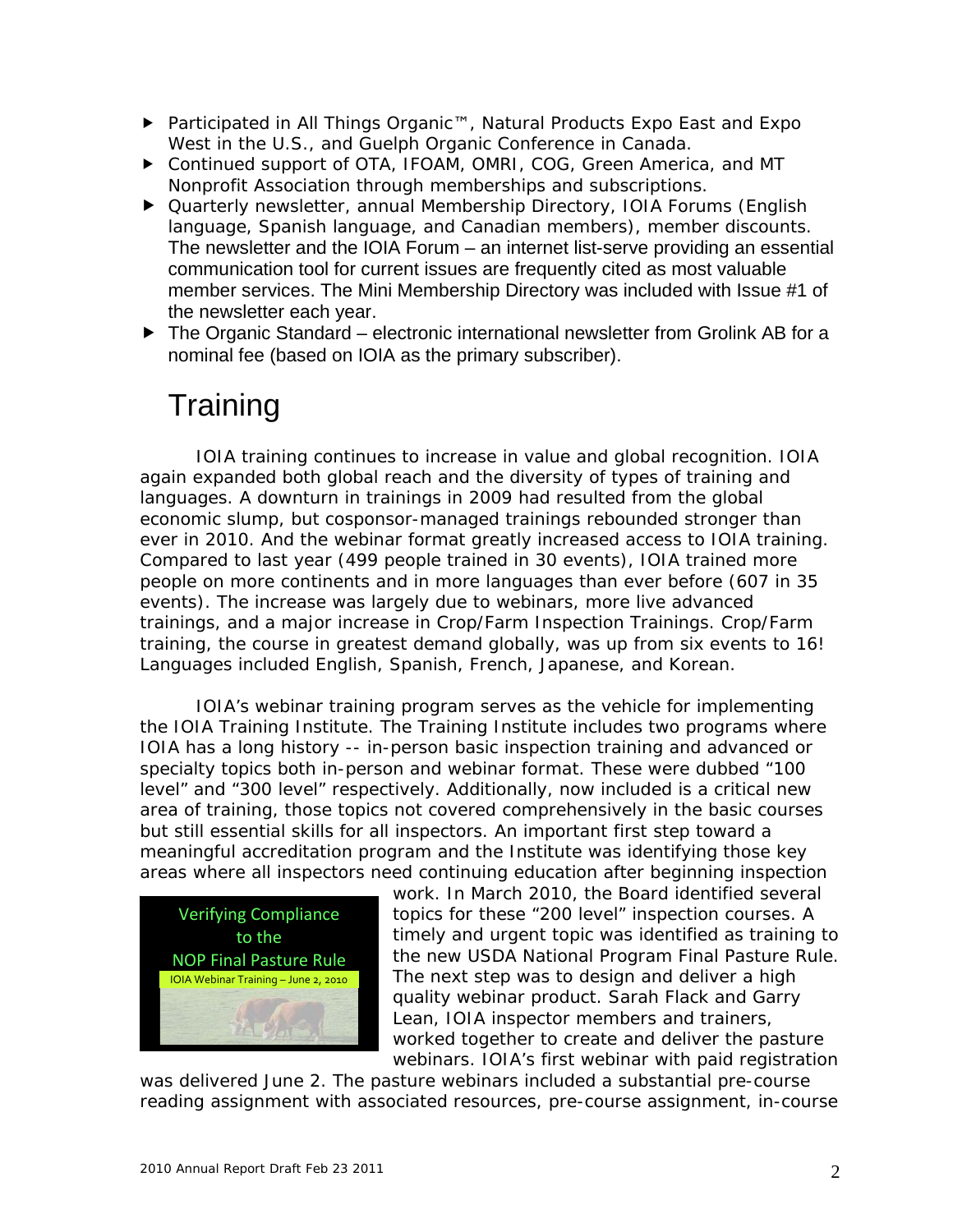exercise, and post-assessment exam. As six webinar events were delivered over the next months, IOIA gained confidence and competence in the webinar format. Simultaneously, IOIA sought certifier and regulator input to identify the essential '200 level' courses. Topics selected for these upcoming webinars are:

- **Farm:** Audit Trail, Natural Resource Conservation, and Crop Input Materials.
- **Livestock:** Audit Trail, DMI and Feed Audits, and Livestock Input Materials.
- **Processing:** Audit Trail, Multi-ingredient, Sanitation/Pest Control, and Processing Input Materials.

**Inspector Professionalism** is relevant to all three categories. The topics are equally important for certification staff other than inspectors, although exact content of the webinars will likely differ. IOIA will create the inspector webinars, and then adapt them for a certifier audience. Webinar delivery makes training globally accessible, consistent, reproducible, green, and cost-effective. The first step to implement the webinar format was a resounding success. IOIA is in the process of forging agreements with partners to create additional courses.

 IOIA sponsors an average of two or three trainings each month, usually following one of two models. **IOIA-managed trainings** are limited in number (about 4 or 5 annually) and are managed out of the head office with limited support from regional cosponsors. Most of these occur in the US. **Cosponsor-Managed trainings** depend much more heavily on cosponsors, which handle most of the administrative and logistical workload. **IOIA-managed trainings continue to be the primary revenue source for IOIA.** In-house trainings in the US following the cosponsor-managed training format are usually delivered for certification agencies. They also contribute significantly. Revenue from international cosponsor-managed trainings is much lower, but they are an important component in IOIA's efforts to achieve our overall mission.

#### **IOIA's First Training in Africa**





IOIA Trainer Lisa Pierce of British Columbia led trainings in Taiwan and South Africa, including three workshops for growers in South Africa. (one workshop pictured left)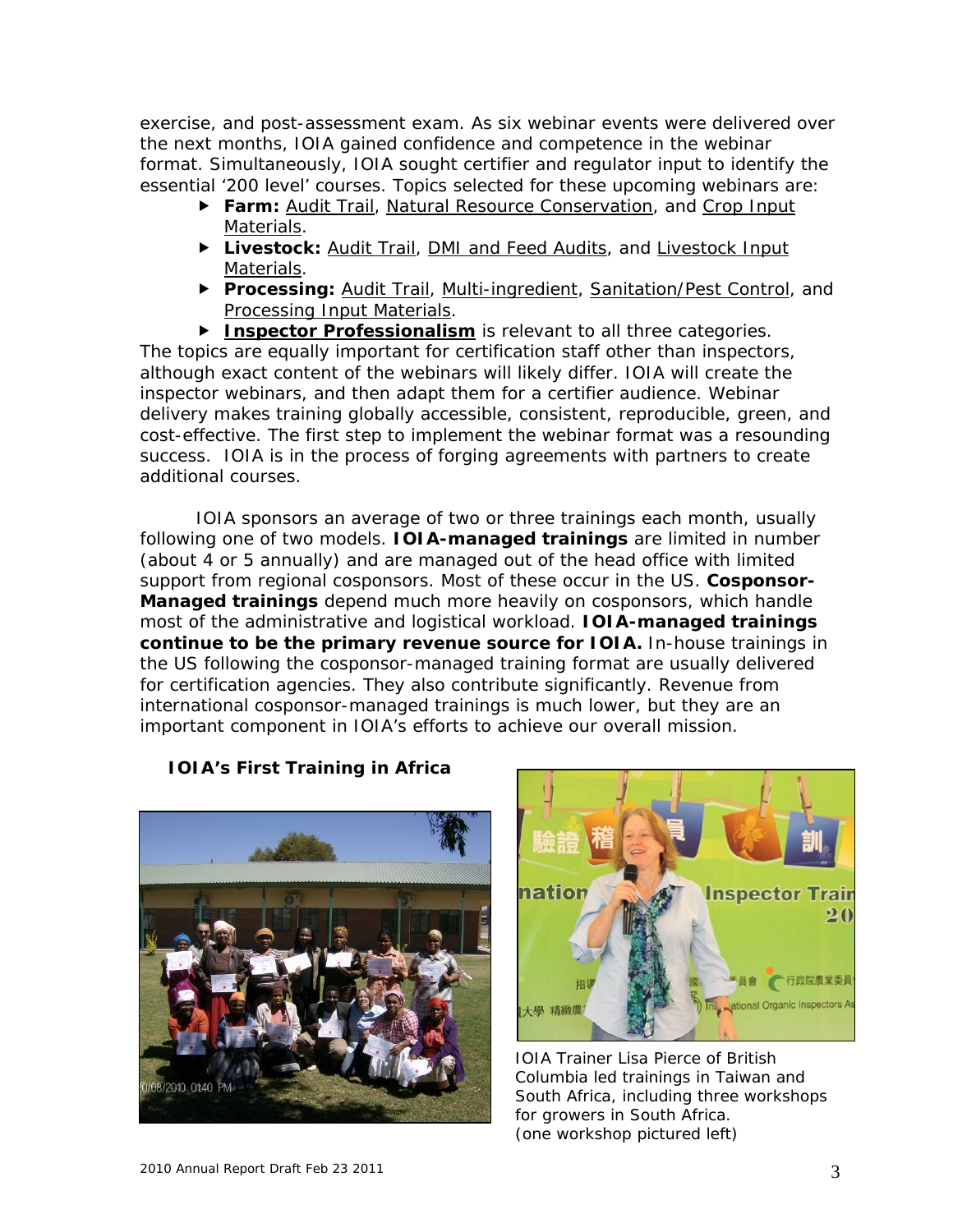| <b>IOIA Trainings in 2010</b>                                                                                                                                                                                               |                                           |                                                  |
|-----------------------------------------------------------------------------------------------------------------------------------------------------------------------------------------------------------------------------|-------------------------------------------|--------------------------------------------------|
| <b>Type of Course</b>                                                                                                                                                                                                       |                                           | <b>Number of Events Number of participants</b>   |
| <b>Basic Crop</b><br>Livestock<br><b>Basic Processing</b><br>Advanced<br><b>Pasture Webinars</b><br>Other<br>Total                                                                                                          | 16<br>2<br>6<br>4<br>$\overline{3}$<br>35 | 262<br>33<br>55<br>124<br>80<br><u>53</u><br>607 |
| <b>Countries:</b> Peru, Mexico, Guatemala, Costa Rica, Dominican Republic,<br>Japan, Australia, South Africa, Korea, Taiwan, USA (Arizona, Kentucky,<br>Oregon, Pennsylvania, Montana, Guam); and Canada (Manitoba, Québec) |                                           |                                                  |

### Membership:

 A lively discussion at the Annual Meeting sparked an initiative for better communications with certifiers and a stronger collective voice for inspectors regarding working conditions. This was the impetus for regular Certifier-Inspector Dialogue Conference calls, which are open to IOIA supporting members and non-members. The Board researched inspector liability insurance options on behalf of the members. IOIA posted an insurance document and short list of providers on IOIA's website. Although communications lines have been established and strengthened, inspector working conditions remains a serious issue for most inspectors, especially independent contractors.

 In recognition of the move to more web-based continuing education, IOIA increased live social networking for inspectors. Events included a member gathering in Boston in conjunction with Expo East; Wine & Cheese in Guelph, Ontario; a dinner reception at the home of the Board Chair in Oregon; and a dinner party in Pennsylvania. Two of these inspector events were sponsored by certifiers. Oregon Tilth Certified Organic (OTCO) contributed to the Oregon event and Pennsylvania Certified Organic (PCO) sponsored the Pennsylvania event.



**IOIA Members in Chinatown, Boston, October 13**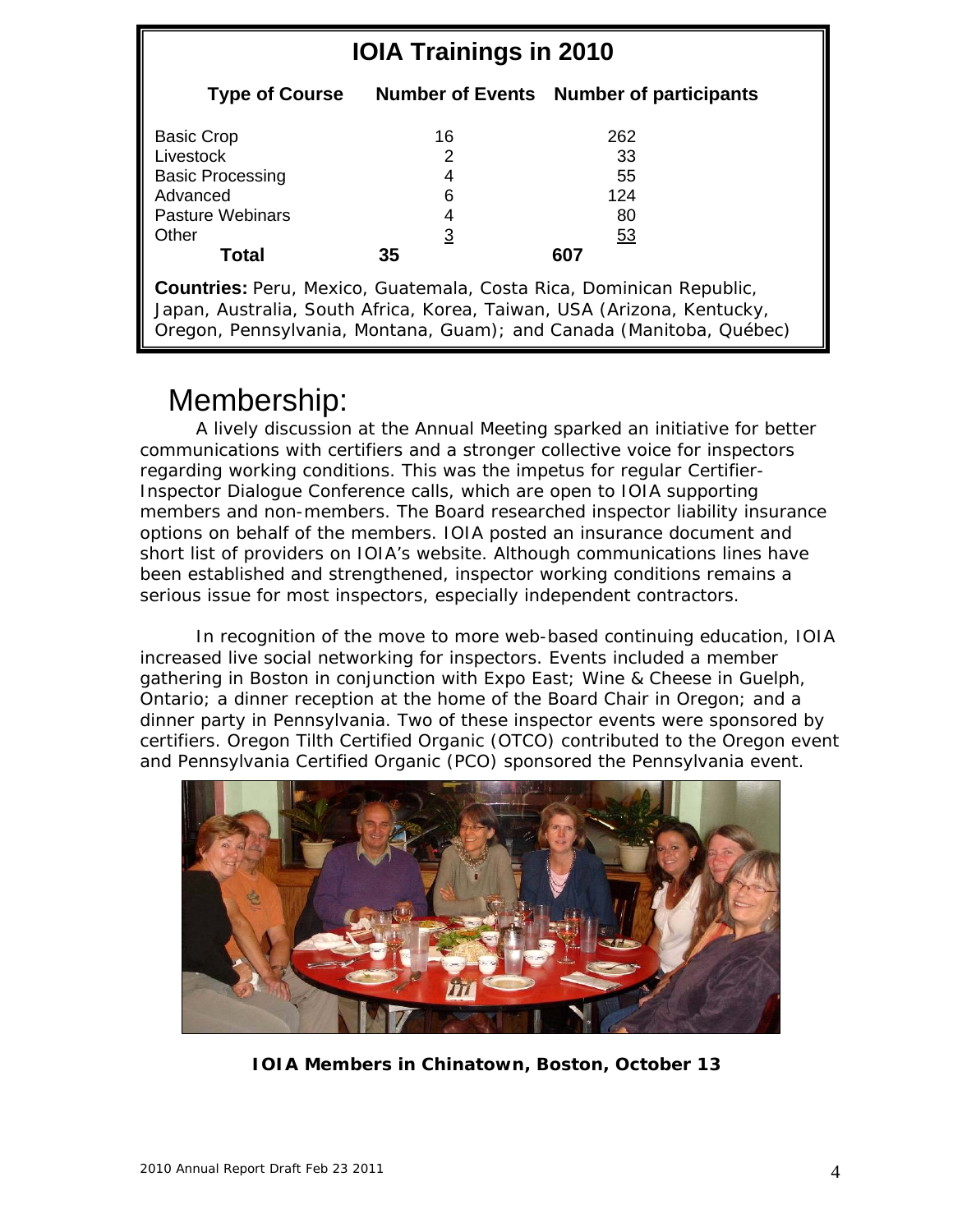### Finances

Details of the 2010 financial reports will be presented by the Treasurer at the AGM. Key aspects:

- $\triangleright$  IOIA ended the year with a positive financial position. This was accomplished while reducing the number of basic crop trainings in the US, typically the most profitable training course, by one event. The BOD's decision to meet only once at the AGM and not for a retreat later in the year contributed to a positive bottom line.
- ▶ The 2010 budget was proactive with substantial funding for Training Institute.
- Improvements were made in the accuracy of budgeting income and expense for individual trainings. This facilitated BOD monitoring of the revenue and expense line items through the year.
- Dues were increased for all supporting categories.
- **FIGURER** Treasurer Guidelines were developed and adopted.
- A full audit of the IOIA finances is scheduled for 2011.
- ▶ The 2011 budget signals a significant change, with a commitment to fund a second senior staff position. A temporary deficit budget is expected to accompany t he addition.

### Board of Directors in 2010:

 Retiring Board members: Gene Prochaska (4 years) and Stephen Bird (2 years). New Board members: Michelle Sandy, Jennifer Clifford, and Bob Howe (alternate). Special thanks are due Gene, who served as Treasurer for most of his tenure.

 The BOD met in person at the AGM and 10 times via conference calls. The key topic for the meetings in Arizona was visioning the Training Institute concept. A special meeting was held to address IOIA's international activities and potential structures. The BOD Chair represented IOIA in Korea and Japan. The BOD Chair and Vice-Chair have participated in the Certifier-Inspector Dialogue conference calls. BOD members help staff the IOIA booth at trade shows and major events. BOD minutes highlights are published in each newsletter. Full minutes are available on the Inspectors Only section of the website.

### **Committees**

 BOD liaisons work with all IOIA committees. A BOD liaison is a Board member who communicates between the Committee and the BOD, supports the committee's work, and carries concerns and initiatives both ways.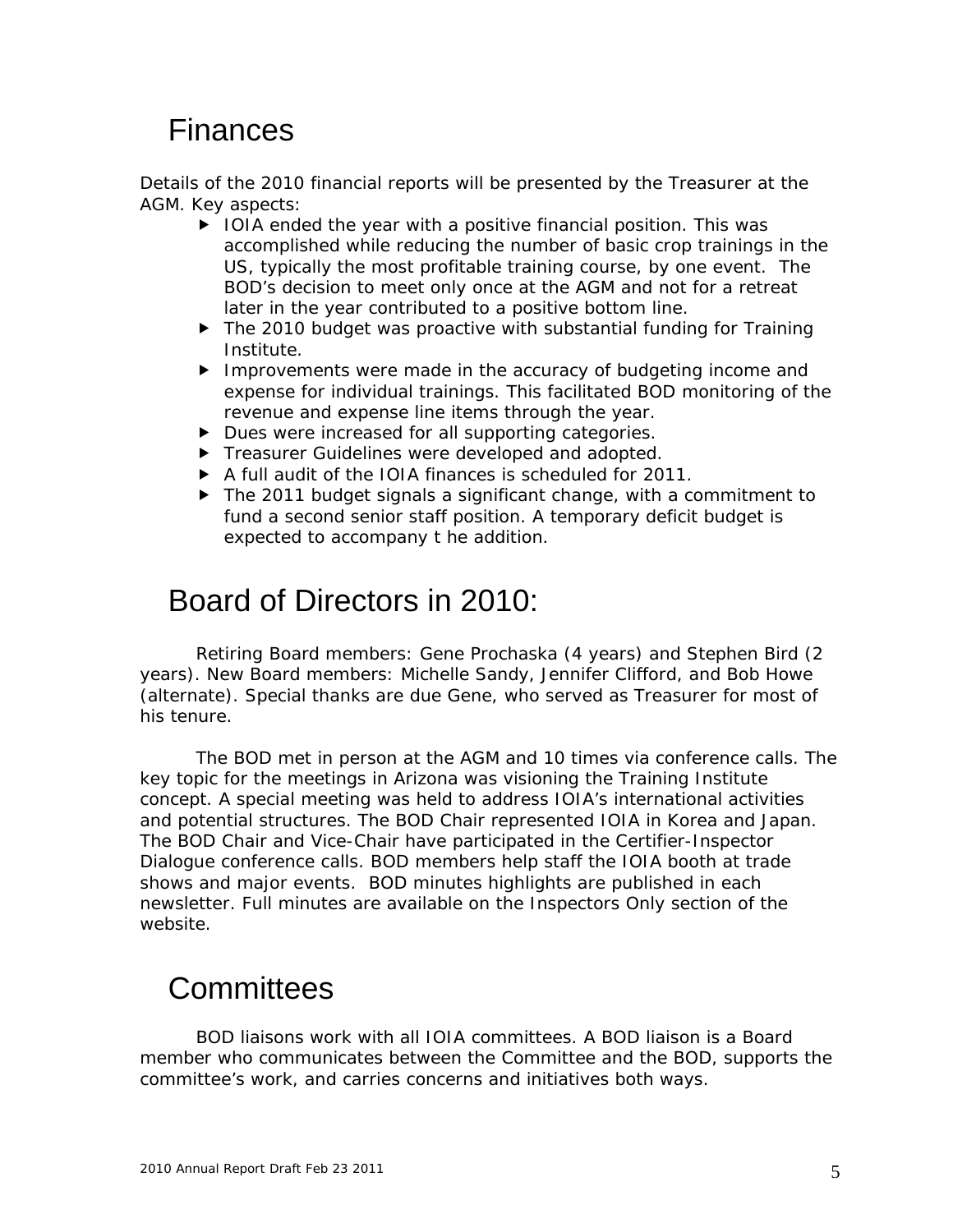The Board extends a sincere thanks to all of the IOIA members who have volunteered to be part of IOIA committee activity and for their accomplishments over the past year. A brief summary of highlights from some of the committees is listed below (full reports for all committees available at the AGM).

#### **Membership** – Kelly Monaghan, Chair.

The committee reviews all requests for exceptions to the IOIA Inspector member criteria. The Nominations Committee and Membership Committee members are the same. However, in 2010 a decision was made to chair the two separately. This allowed the Membership Committee to better focus on membership issues.

#### **Nominations Committee** – Christopher Kidwell, Chair.

A full slate of candidates has been prepared for this year's election.

#### **Scholarship** – Margaret Weigelt, Chair

Awarded the Andrew Rutherford Scholarship and the Organic Community Initiative Scholarship (OCIS) in 2010. Recipients were Rachel Roditti, Hawaii, and Basu Suvedi, Nepal.

#### **Bylaws** – Garry Lean, Chair

One Bylaws Amendment was proposed and passed by mail ballot. The 2010 AGM proposed to eliminate Alternates on the Board of Directors. Membership discussion at that meeting favored increasing the size of the Board to seven and changing bylaws to remove the alternates. The number of directors specified in the Bylaws is no less than five (5) and no more than twelve (12). The exact number of Directors is set for the following year by the AGM. A ballot was submitted by the Bylaws Committee to eliminate alternates. The 2011 AGM will determine the size of the Board. **Thank you**, Arthur Harvey, for filling this position 1999- 2010.

 **Accreditation and Accreditation Review Panel (ARP)** – The chair position for these combined committees remains open. Thank you, Monique Scholz and Linda Kaner, for serving as Interim Chairs in 2010.

#### **Five (5) Renewals in 2010**

- **Canadian Committee** Bill Barkley, Chair. Special thanks to Kelly Monaghan for writing the Canadian page in the IOIA newsletter.
- **Communications and Marketing** This committee was disbanded, on the recommendation of Bob Howe, Chair.
- **Ethics Joyce Ford, Chair.** No complaints filed.